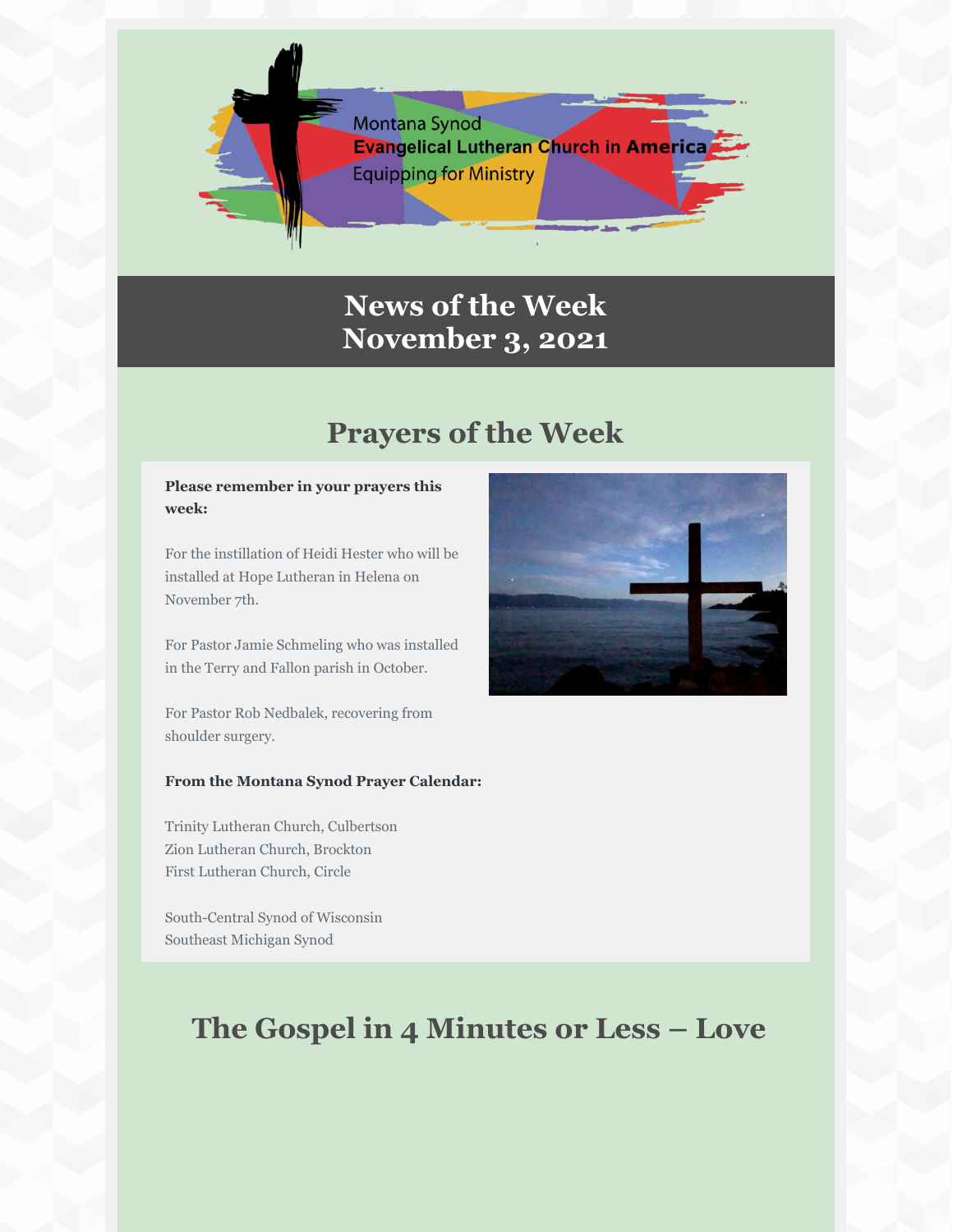



### **Freedom in Christ Update**

Greetings from Freedom in Christ Prison Ministry! We are popping in to give you a short update on what's happening at FIC. We are creating weekly Prayers for the People videos that will publish on Mondays to our YouTube channel.

We currently have two videos published with the latest one for Reformation Sunday. We invite you to email us with names of people you would like us to add to the prayer list. We only use first names in the videos so that confidentiality is kept. In addition to the Prayers for the People videos, we will occasionally do videos to update you on what we are up to, both inside and outside the wire at Montana State Prison. Also, be watching for newsletters both delivered via email and snail mail. We know we've been sorely lacking in the communications area and are working on fixing that. You are important to us…and we don't think we tell you that enough!

If you would like to add names to our prayer list, please email Bea at bea@ficprisonministry.com, or to Pastor Rob at pastorrob@ficprisonministry.com.

Check out our YouTube channel at

https://www.youtube.com/channel/UCOAq\_f39iK5I7VSm3ot\_YIA and click on the subscribe button to receive notices when new videos are uploaded!

If you would like to make a donation, you can do that on our website through our secure checkout using PayPal. https://ficprisonministry.com.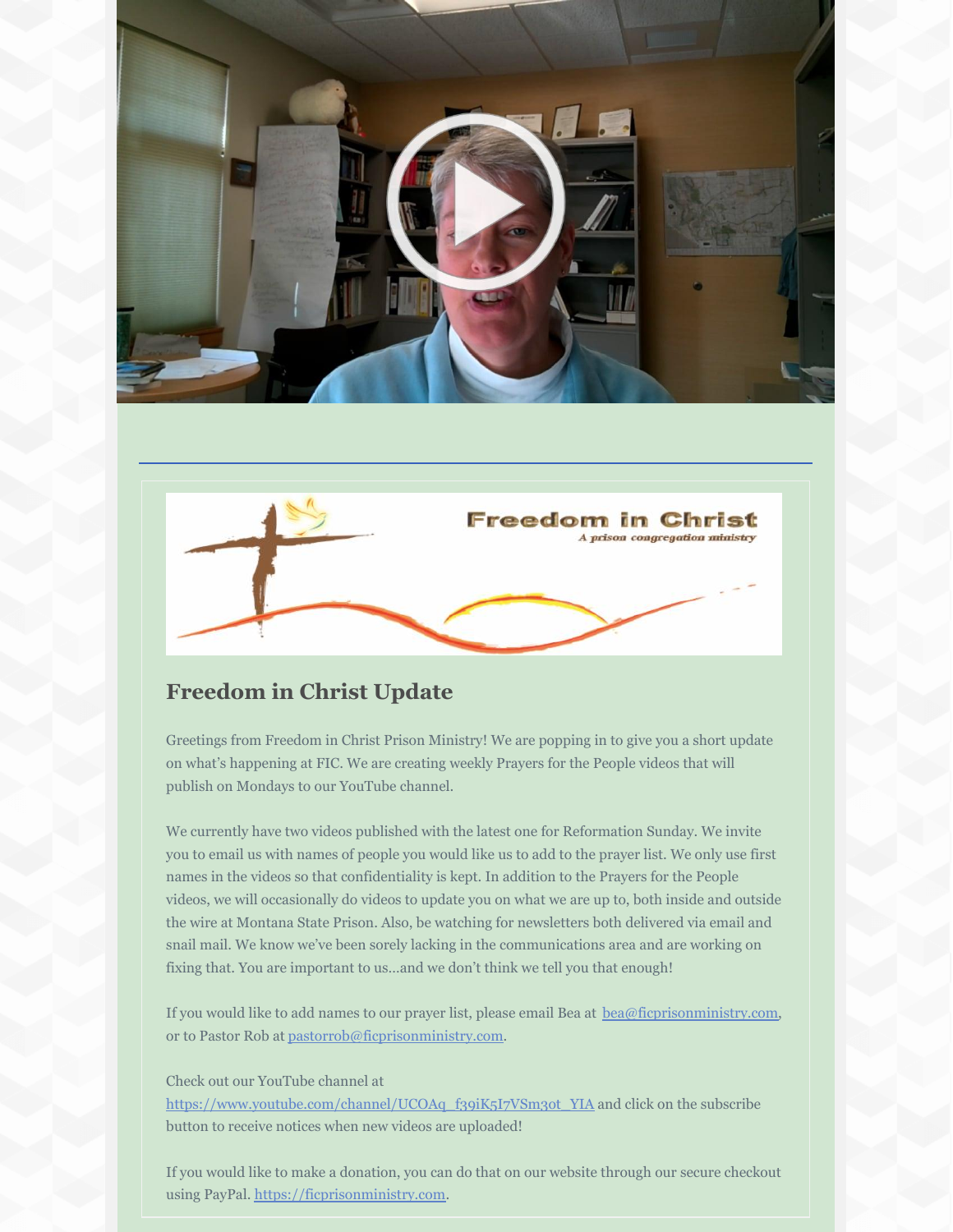### **UM MSU Brawl of the Wild 2021**



**As of October 4th the Synod Staff will begin traveling for essential reasons only.**

**Also, masks are required in the Synod office and we ask that if you plan to come into the building for longer than a drop off, that you are vaccinated.**

**The Synod Office will be staffed, so please always feel free to contact us by phone or email.**

**The Montana Synod Staff will be providing a recorded sermon following the lectionary for any interested, especially those**